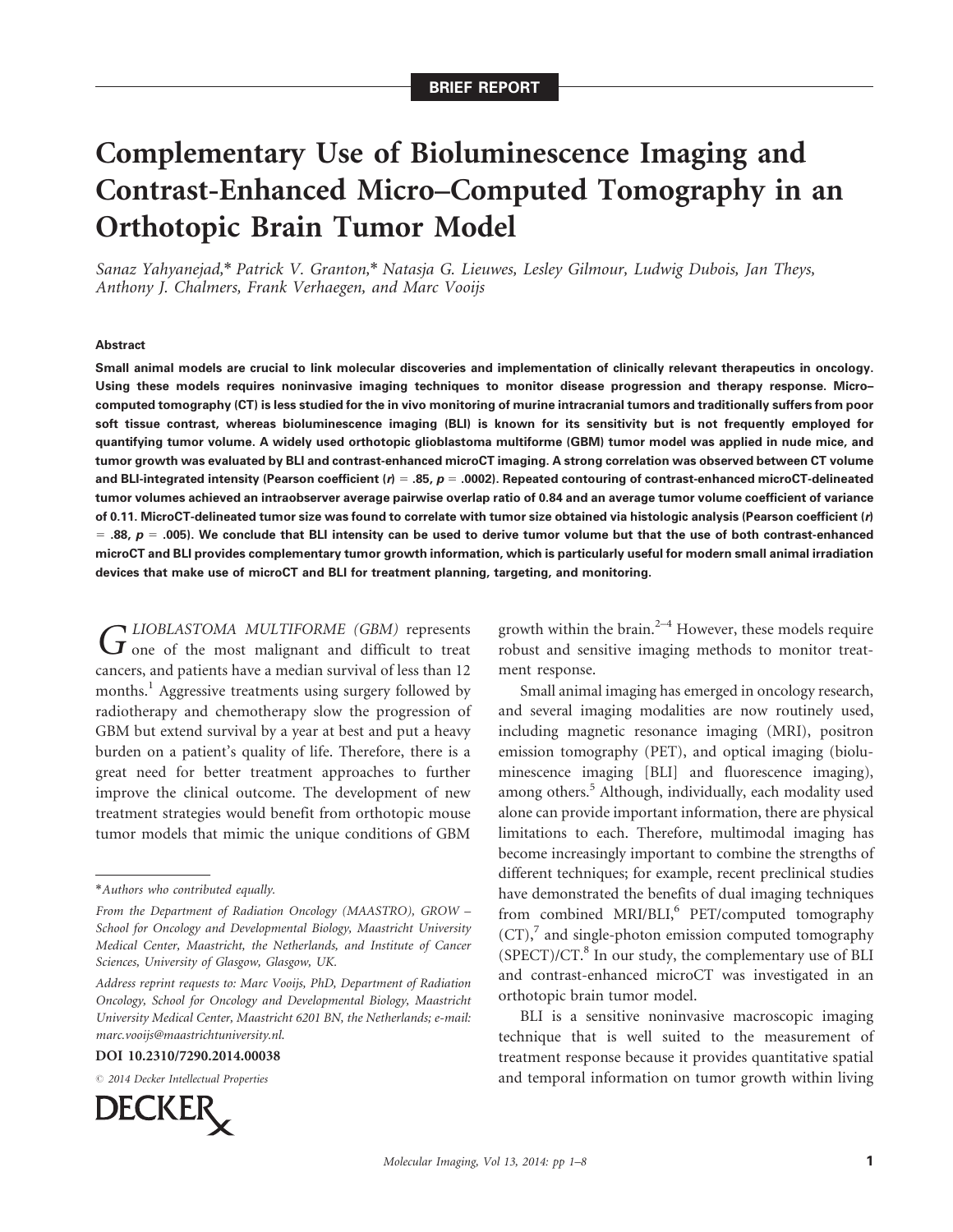mice and can be used for intracranial brain tumor models.9,10 BLI refers to light produced by an enzymatic reaction of the Photinus pyralis luciferase enzyme with its substrate (luciferin) in the presence of oxygen and adenosine triphosphate (ATP). BLI is a highly sensitive technique due to the absence of a signal in cells not expressing luciferase.<sup>11,12</sup> However, BLI results in a twodimensional (2D) diffuse surface image, making tumor volume reconstruction challenging.<sup>11,13</sup> Therefore, combining BLI with other imaging modalities that provide complementary information such as tumor volume can enhance the amount of quantitative data obtained needed to produce accurate treatment planning models to measure therapeutic efficacy.

To augment 2D BLI data, other noninvasive threedimensional (3D) imaging techniques can be used, such as CT, MRI, and 3D ultrasonography. MicroMRI is probably the commonly used imaging tool because it provides detailed anatomic and physiologic information on brain tumor growth in preclinical models.<sup>14-16</sup> Several studies have suggested a strong correlation of combined BLI and MRI measurements in small animal models of brain tumors.17–19 However, new small animal image-guided microirradiation devices are becoming commercially available that rely on CT information rather than MRI. $^{20}$  The use of CT imaging is convenient in these applications because it more closely resembles the current practice of clinical radiotherapy and the x-ray tube used for irradiation can also be used for the low-energy imaging component.

To our knowledge, there is no currently available literature on the use of BLI as a surrogate for tumor volume measurement when compared to contrast-enhanced microCT imaging in an orthotopic mouse brain tumor model. In this study, we aimed to assess the ability of contrast-enhanced microCT to accurately delineate tumors and to evaluate the correlation between 2D BLI intensity and tumor volume in an orthotopic mouse brain tumor model.

# Material and Methods

## Intracranial Tumor Injections

### Preparation of Cells for Injection

U-87MG-Luc2 is a widely used glioma cell line transduced with a lentiviral vector expressing firefly luciferase (Perkin Elmer, Waltham, MA). Complete medium (Minimum Essential Medium containing 10% fetal calf serum, 1% Lglutamine, 1% nonessential amino acids, and 1% sodium pyruvate) was aspirated from cultured flasks containing U-87-MG-luc2 cells grown to approximately 70% confluence. Cells were washed with phosphate-buffered saline (PBS) and then trypsinized with 0.5% trypsin for 3 minutes. Complete medium was added to neutralize the enzymatic activity of trypsin. Then resuspended cells were centrifuged at 150g for 5 minutes and resuspended in PBS. An aliquot of cells was aspirated and counted with a cell counter. The cells were diluted in PBS to a concentration of approximately  $20,000$  cells/ $\mu$ L and kept on ice.

## Animal Surgery

Immunocompromised CD1 nu/nu mice ( $n = 33, 25$  g) were used in this study. Animal work was performed in accordance with national guidelines. All mice were anesthetized with a gas mixture of air and 4% isoflurane prior to intracranial implantation. During the surgery, mice were kept under 1.5 to 2% isoflurane. Buprenorphine (Temgesic, 0.1 mg/kg) was administered subcutaneously as an acute analgesic. Briefly, after a midline scalp incision, by visual inspection, the bregma was identified. The guide screw entry was then marked at a point 3 mm posterior to the bregma and 2 mm right lateral. Mice were secured in a stereotactic frame, and a craniotomy was created 3 mm deep from the cortical surface. Five-microliter cells resuspended in PBS (100,000 cells) were aspirated into a Hamilton syringe attached to the frame, which was then injected into the brain. The needle was slowly removed 5 minutes after the injection to prevent any reflux of the cells. The skull was covered with skin, and skin glue was used to close the wound. We also ensured that the edges of the wound did not cross. Carprofen (Rimadyl) was administered as a postoperation analgesic at a concentration of 2 to 4 mg/kg in the drinking water.

### In Vivo BLI

BLI was performed using the Optix MX2 system (ART Inc., Saint-Laurent, QC).\* Mice were anesthetized with a gas mixture of air and 4% isoflurane (reduced to 2% during imaging) and were injected intraperitoneally with 150 mg/kg of D-luciferin (PerkinElmer, Waltham, MA) in PBS 12 minutes prior to imaging. Mice were placed in the BLI scanner with the crown of the skull located in the focal plane of the camera. Image acquisition was performed in a

<sup>\*</sup>The Optix system uses a photomultiplier tube (PMT) to detect optical photos of 450 to 900 nm in wavelength; this differs from other BLI devices that report higher detection counts, including the Xenogen IVIS Lumina System (Xenogen Corp., Alameda, CA), which is based on charge-coupled device (CCD) technology.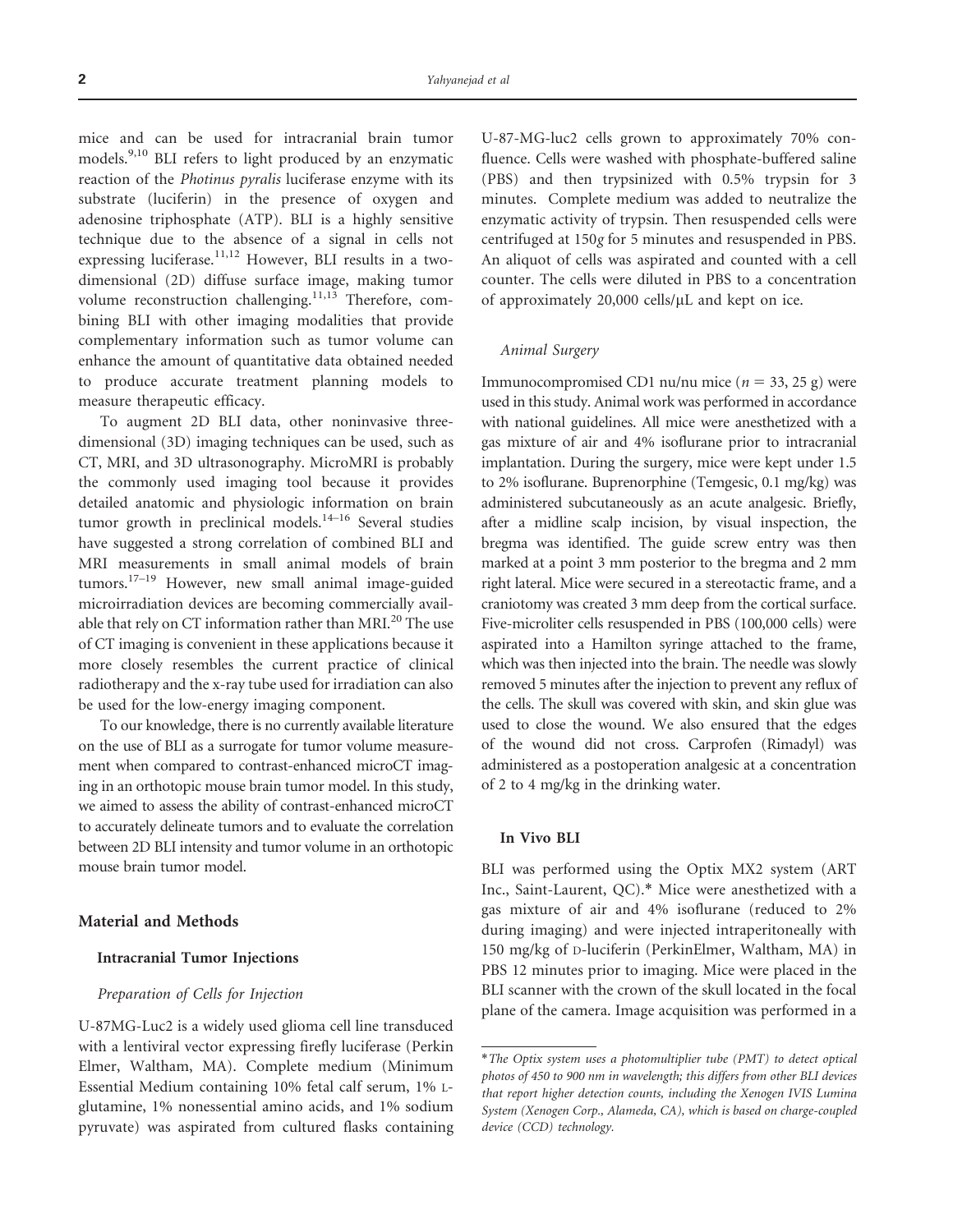raster scan model with a scan resolution of 1 mm over the whole head with a fixed integration time of 1 second. BLI was performed three times/week. Images were analyzed using Optix OptiView version 2.01 (ART Inc.). For all mice, the total photon flux (photons/s) was measured from a fixed region of interest (ROI) of 110 mm<sup>2</sup>.

# CT Imaging

MicroCT imaging was performed using the small animal micro-IR (X-RAD 225Cx, Precision X-ray Inc., North Branford, CT), which has been described extensively in earlier work.<sup>21,22</sup> A high-resolution 80 kVp, 2.5 mA imaging protocol with an acquisition rate of 5 frames/s and a gantry rotation of 1 revolution/min was employed for all imaging. Image projections were acquired and reconstructed using the Feldkamp filtered backprojection (Pilot v 1.1.18, Precision X-ray Inc.), resulting in a final reconstructed isotropic pixel spacing of 102 µm. Mice were anesthetized with a gas mixture of air and 4% isoflurane (reduced to 2% during imaging).

To enhance soft tissue contrast in the mouse brain, an exogenous iodinated agent (Omnipaque 350, GE Healthcare, Little Chalfont, UK) was injected via the tail vein immediately prior to microCT imaging, and 150 µL of the contrast agent was injected undiluted. The contrast agent is viscous at room temperature, so it was warmed in a hot water bath and injected slowly over 1 minute. Insurance of a proper injection was confirmed by visualizing a dark coloring (high CT density) in the kidney and bladder. Tail vein injection was performed using a custom intravenous line made of a 30-gauge needle connected to 10 cm of PE-10 tubing (Smiths Medical ASD, Weston, MA). Contrast-enhanced CT imaging was planned once per week, but on average, only two to four images per animal were achieved due to failed tail vein injections or animal welfare considerations.

Image analysis of the microCT scans was performed using OsiriX (Pixmeo, Geneva, Switzerland). 3D contours were drawn freehand along the perimeter of the tumor, visualized by adjusting the window and level contrast. If no tumor could be distinguished, no contours were drawn. For every contrast-enhanced microCT image, contouring was repeated two additional times serially (i.e., one mouse after another) such that any memory of the previous contour could not be retained or bias the results to determine the intraobserver variability. For each mouse, the total volume contained within the three tumor contours was measured, averaged, and reported in cubic millimeters along with the coefficient of variance (COV), which is the standard deviation divided by the mean. In addition, a 3D mask was obtained from the 3D contours and evaluated in Matlab (R2012b, The MathWorks, Natick, MA) for the overlap ratio (OR) of the three contoured regions. The average pairwise OR (1 vs 2, 1 vs 3, and 2 vs 3) was calculated from the percent overlap region divided by the union region of the two contours, such that the OR is restricted to 0 for no location agreement and 1 for perfect location agreement. For each of the three contours, the center of mass of the 3D mask in the coronal plane of the tumor was determined, averaged, and recorded for later comparison with histologic sections.

## Histologic Analysis

Mice were sacrificed by cervical dislocation, and the brains were excised. Cryostat sections  $(7 \mu m)$  were made by embedding the brains in Tissue-Tek OCT compound and frozen at  $-25^{\circ}$ C. The sections were fixed in 4% formaldehyde and stained with hematoxylin and eosin (H&E).

To assess the ability of contrast-enhanced microCT to determine tumor volume, the central tumor crosssectional area calculated via the previously mentioned delineated 3D masks was compared to the central tumor cross-sectional area determined by histologic delineations of coronal sections. Central tumor regions were identified on serially sectioned H&E slices and digitally scanned at 600 dpi (PIXMA MP240, Canon, Japan). ImageJ (1.44p, National Institutes of Health, Bethesda, MD) was used to draw contours around the tumor to determine the tumor area on each slide. For each mouse, the 2D tumor areas of at least four serially sectioned slices were averaged and the standard deviation was recorded.

## Results and Discussion

Orthotopic mouse models are crucial to assess the efficacy of new anticancer treatments. Tumor growth and volume are important metrics in this determination. In this study, we investigated the use of contrast-enhanced microCT combined with BLI in intracranial glioblastoma. All mice  $(n = 33)$  survived the stereotactic surgical procedure, and brain tumors could be visualized macroscopically in 32 of 33 mice (Figure 1A); that is, only one mouse did not develop a tumor, likely due to unsuccessful tumor implantation. Histopathologic analysis (H&E staining) of xenografts derived from U87-MG-Luc2 cells revealed a relatively well-circumscribed pattern of tumor growth (Figure 1B) that is typically observed in this model.<sup>20</sup>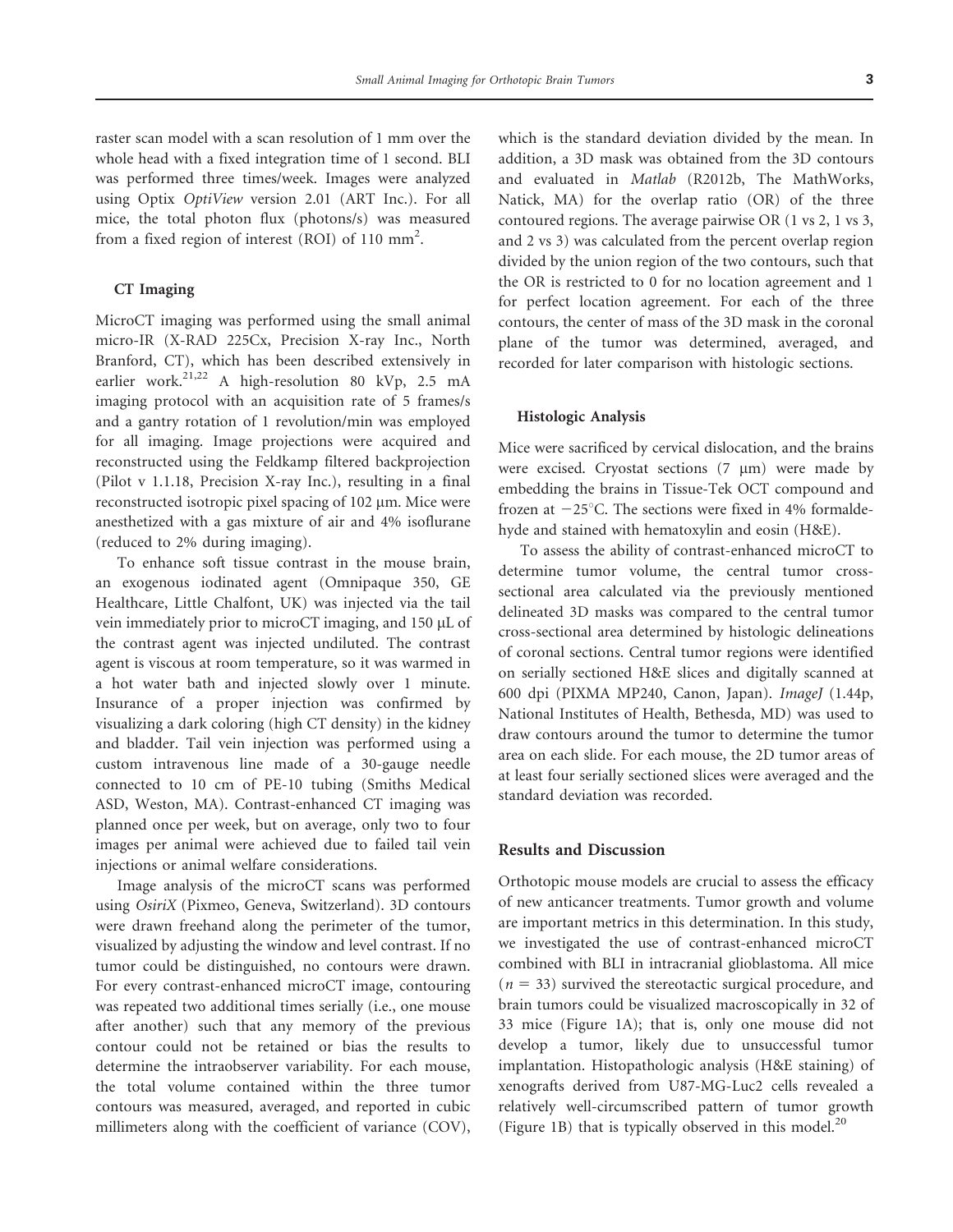

Figure 1. A, A photographic image of the excised intact mouse brain showing the delineation of a U87-luc glioma tumor (blue dots). B, A histologic hematoxylin-eosin (×4 original magnification) section of the same tumor.

Tumor growth was monitored noninvasively and longitudinally principally by BLI and periodically by contrast-enhanced CT. Although the onset of disease (measured in days) differed between mice, a consistent increase in BLI signal over time was observed in all tumor-bearing mice (Figure 2A). An example of the increasing BLI intensity in time for a single representative mouse is shown in Figure 3. An exponential fit of the average of the BLI intensity data for mice from 14 days postinjection revealed that there was an average BLI signal doubling time of 7 days (Figure 2B). However, as can be seen from the data, there was considerable variability in absolute BLI intensity among mice since the onset of the disease differed; this variability had been previously observed by Maes and colleagues, who concluded that the experimental variability of the surgical procedure could result in a leakage of tumor cells through the ventricular system.<sup>23</sup>



Figure 2. A, The total bioluminescence imaging (BLI) intensity for individual mice ( $n = 13$ ) with respect to days postinjection. B, The average of the individual BLI intensities and an exponential fit beginning at 14 days postinjection with a constant  $m = 340 \pm 50$ , and  $k = 0.092 \pm 0.007$  in y = m\*exp(k\*x), where y is the BLI intensity and x is in days postinjection.

Using microCT imaging, mid- to late-stage tumors could be visualized and contoured in all cases where contrast agent was administered successfully. Figure 4A shows a transverse plane of a microCT slice that illustrates the uptake of contrast in a tumor-bearing mouse and reveals the three manually delineated contours overlaid with one another in red, green, and blue. In the absence of contrast agent, tumors were not visible and no delineation could be made. The corresponding BLI and a representative histologic slice are presented next to the contrastenhanced microCT image (Figure 4, B and C). Calculated CT tumor volumes significantly correlated with BLI intensity values ( $n = 33$ ,  $r = .85$ ,  $p = .0002$ ) (Figure 5A). A linear fit between BLI intensity and CT tumor volume reveals that with BLI intensity below 1,000 (photons/s), the tumor cannot be visualized in contrast-enhanced CT. Figure 5B shows ORs and the COV for the mice tumor volumes, calculated by contrast-enhanced microCT. A natural log and exponential function were fit to the OR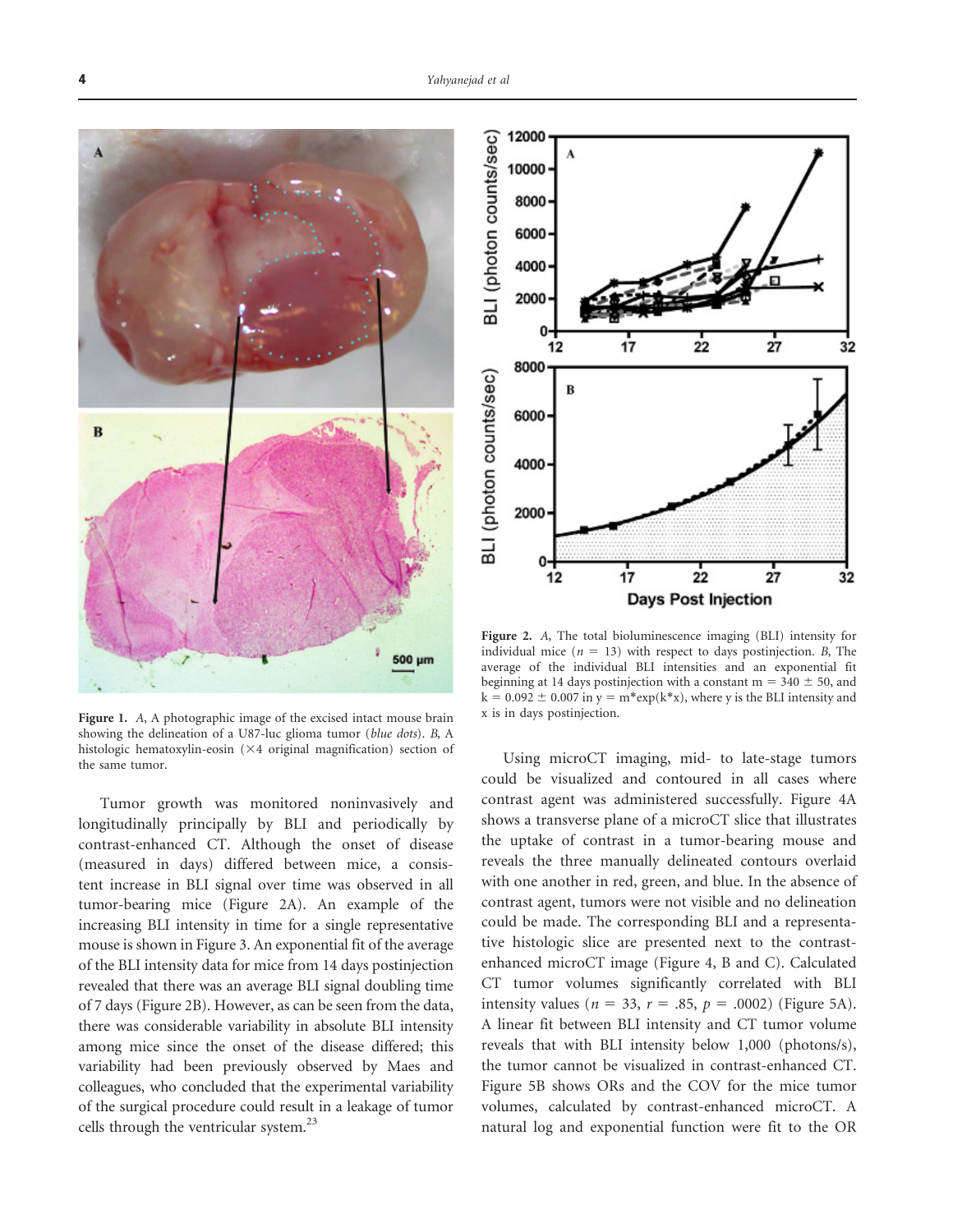150

150



mouse at different days tumor implantation with the same acquisition time and binning expressed as photons/s/mm<sup>2</sup>.

and COV data, respectively, which best illustrates that at increasing tumor volumes, better agreement in size and location can be achieved. The average COV and OR for the group were 0.11 and 0.84, respectively. An OR of 0.84 is considered good in radiotherapy and is similar to a 0.85 OR, which was recently reported between manually delineated

Figure 5. A, Correlation between bioluminescence (BLI) intensity and computed tomography (CT) tumor volume and the linear fit to data. B, Confidence in the contrast-enhanced tumor volumes expressed via the coefficient of variance (COV) and an overlap ratio (OR), indicating the uncertainty in the volume measurement and uncertainty in the location of the tumor, respectively.

50

75

 $CT_{\text{vol}}(mm^3)$ 

100

125

0.00

25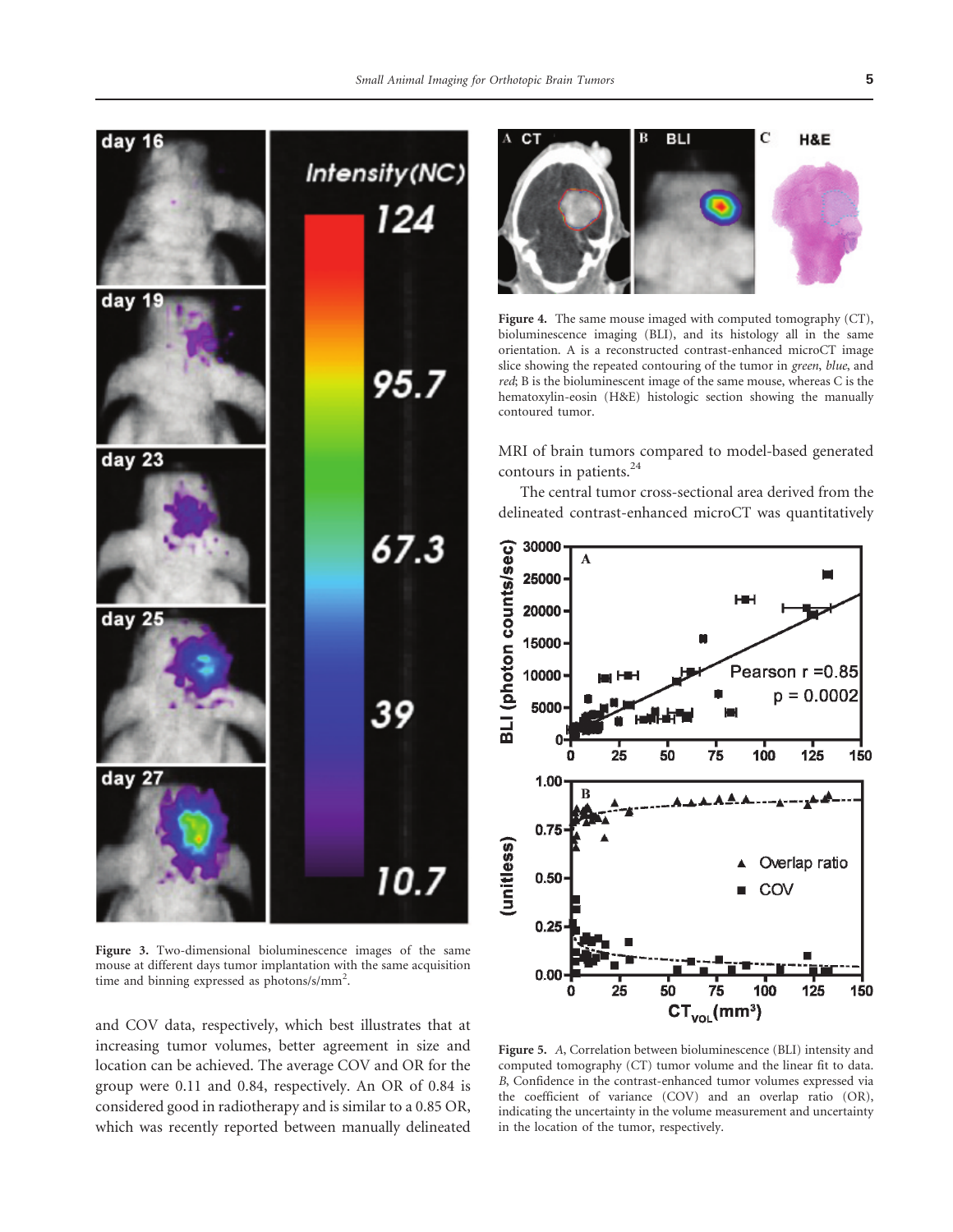compared to the same tumor area derived by histopathologic delineation on H&E-stained tumor sections and significantly correlated with a Pearson coefficient  $(r)$  = .88,  $p = .005$ , meaning that tumor delineations in contrast-enhanced microCT are consistent with histologic findings (Figure 6). A linear regression of the histologically and contrast-enhanced microCT-derived tumor size reveals a slope of 0.8, meaning that histopathologic sections were on average 20% smaller than tumor regions obtained from the CT data, which could be related to extraction of water during fixation or freezing of tissue.<sup>25</sup>

Evaluation of quantitative BLI using a luciferaseexpressing cell line can be challenged by many factors, including the depth of signal, diet, acquisition time, instrumentation, loss or growth of hair, level of promoter activity controlling luciferase, hemorrhage, and necrosis.<sup>26</sup> Although the majority of these factors can be reliably controlled, some factors, such as tumor depth or necrosis, cannot; that is to say, although the surgical procedure is standardized, tumors may grow differentially beneath the surface, which may decrease the correlation between tumor volume and BLI intensity. In a separate orthotopic brain tumor model, Maes and colleagues found necrosis in tumor volumes exceeding 100 mm<sup>3</sup>, but this had little influence on the linear relationship between in vivo BLI and tumor volume.23 In our orthotopic tumor model, we did not observe any necrotic regions in the histologic sections. Due to the location of these brain tumors, if these animals are left untreated, they will die from intracranial pressure before developing massive necrosis, in contrast to subcutaneous models, where tumors may continue to develop into larger volumes, leading to an increase in necrotic area.<sup>23</sup>



Figure 6. Correlation between the central tumor cross-sectional area determined via contrast-enhanced microCT and the same area delineated via histologic sectioning across a range of tumor sizes.  $H&E$  = hematoxlyin-eosin.

In our model, tumor establishment was detected by BLI at earlier time points compared to the contrast-enhanced CT imaging based on at least two consecutive increases in BLI intensity measured at 3-day intervals, indicating its higher sensitivity. This is in accordance with other studies where BLI was reported to be a highly sensitive method by which to identify the establishment of the tumor early after implantation or in spontaneous tumor models<sup>9</sup> and to monitor tumor growth in response to therapy.<sup>10–12</sup> A strong correlation between tumor volume as measured by microCT and quantitative BLI signal was observed, indicating that BLI can be used as a surrogate for CT volume.

Although MRI is considered the standard imaging modality for preclinical intracranial tumors, recent reports have demonstrated that the accuracy of intracranial brain tumor volumes derived from CT imaging is comparable to that of MRI in both ex vivo<sup>27</sup> and in vivo<sup>28</sup> settings. The latter study showed a strong correlation between the CTand MRI-derived tumor volumes ( $r = .86$ ).<sup>28</sup> Unlike MRI, CT suffers from poor soft tissue contrast and requires the use of exogenous contrast agents, especially in tissues such as brain. However, microCT imaging is a relatively inexpensive imaging technique, is fast, and can achieve high spatial resolutions smaller than 100  $\mu$ m<sup>3</sup>.<sup>29,30</sup>

Here we show that contrast-enhanced microCT is an achievable and sensitive technique to accurately delineate manually intracranial brain tumors across a range of tumor volumes. Moreover, microCT can also be used in patientderived xenograft studies, which do not express luciferase. The current study strengthens the limited available data regarding the use of microCT for the in vivo monitoring of murine intracranial brain tumor research. The two imaging modalities used in this study can complement one another by using BLI to monitor tumor growth at frequent and earlystage intervals and contrast-enhanced CT to target, measure, and be used in dedicated small animal treatment planning software that makes the use of CT data to initiate dose calculations similar to those used in clinical practice. $31$  Both modalities may be used to achieve intensity-modulated and image-guided adaptive radiotherapy in preclinical models, which will further increase the utility from preclinical models, facilitating efficient translation to the clinical trials.

#### Acknowledgments

We would like to thank Nick van Goethem and Denise Hermes (University of Maastricht) for their assistance with intracranial surgery.

Financial disclosure of authors: This work was supported by an European Research Council under the European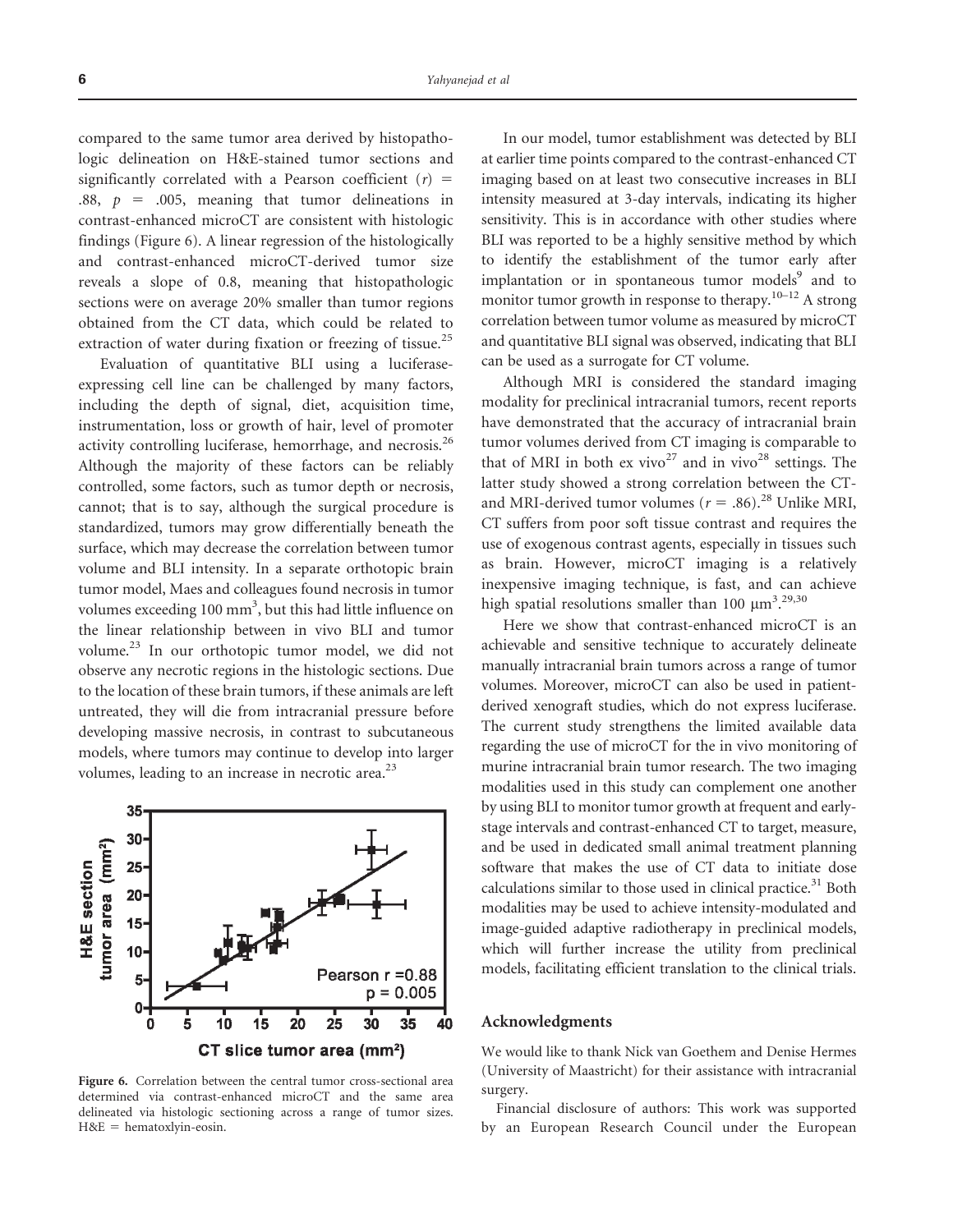Community Seventh Framework Program (FP7/2007-2013)/ ERC Grant 208259 (to M.V.). Financial support for the purchase and operation of the micro-IR was provided by a Marie Curie grant (PIRG03-GA-2008-230911), a ZonMW grant (40-00506-98-9019), and the GROW Research Institute. P.V.G. is supported by a PGSD3 scholarship from the Natural Sciences and Engineering Research Council of Canada (NSERC), and S.Y. was supported by a Technology Transfer Grant from the European Society for Radiotherapy and Oncology (ESTRO).

Financial disclosure of reviewers: None reported.

## References

- 1. Omur[o](http://dx.doi.org/10.1001%2Fjama.2013.280319) [A,](http://dx.doi.org/10.1001%2Fjama.2013.280319) [DeAngelis](http://dx.doi.org/10.1001%2Fjama.2013.280319) [L](http://dx.doi.org/10.1001%2Fjama.2013.280319)M. Glioblastoma and other malignant gliomas: a clinical review. JAMA 2013;310:1842–50, doi:10.1001/ jama.2013.280319.
- 2. Fomchenko EI, Holland EC. Mouse models of brain tumors and their applications in preclinical trials. Clin Cancer Res 2006;12: 5288–97, doi:10.1158/1078-0432.CCR-06-0438.
- 3. Shankavaram UT, Bredel M, Burgan WE, et al. Molecular profiling indicates orthotopic xenograft of glioma cell lines simulate a subclass of human glioblastoma. J Cel[l Mol Med 2012;16:545–54.](http://dx.doi.org/10.1001%2Farchneur.1974.00490330030005)
- 4. Shapi[ro WR.](http://dx.doi.org/10.1001%2Farchneur.1974.00490330030005) The chemotherapy of intracerebral vs subcutaneous murine gliomas. A comparative study of the effect of VM 26. Arch Neurol 1974;30:222–6, doi:10.1001/archneur.1974.004903300 30005.
- 5. Lewis JS, Achilefu S, Garbow JR, [et](http://dx.doi.org/10.1016%2FS0959-8049%2802%2900394-5) [al.](http://dx.doi.org/10.1016%2FS0959-8049%2802%2900394-5) [Small](http://dx.doi.org/10.1016%2FS0959-8049%2802%2900394-5) [animal](http://dx.doi.org/10.1016%2FS0959-8049%2802%2900394-5) [imaging.](http://dx.doi.org/10.1016%2FS0959-8049%2802%2900394-5) current technology and perspectives for oncological imaging. Eur J Cancer 2002;38:2173–88, doi:10.1016/S0959-8049(02)00394-5.
- 6. McCann CM, Wa[terman P, Figueiredo JL, et al.](http://dx.doi.org/10.1016%2Fj.neuroimage.2008.12.022) Combined magnetic resonance and fluorescence imaging of the living mouse brain reveals glioma response to chemotherapy. NeuroImage 2009; 45:360–9, doi:10.1016/j.neuroimage.2008.12.022.
- 7. Deroose CM, De A, Loening AM, et al. Multimodality imaging of tumor xenografts and metastases in mice with combined smallanimal PET, small-animal CT, and bioluminescence imaging. J Nucl Med 2007;48:295–303.
- 8. Schaf[ers KP, Stegger L. C](http://dx.doi.org/10.1007%2Fs00395-008-0717-0)ombined imaging of molecular functi[on](http://dx.doi.org/10.1007%2Fs00395-008-0717-0) and morphology with PET/CT and SPECT/CT: image fusion and motion correction. Basic Res Cardiol 2008;103:191–9, doi:10.1007/ s00395-008-0717-0.
- 9. Vooijs M, Jonkers J, Lyons S, et al. Noninvasive imaging of spontaneous retinoblastoma pathway-dependent tumors in mice. Cancer Res 2002;6[2:1862–7.](http://dx.doi.org/10.1038%2Fsj.neo.7900079)
- 10. Contag CH, Jenkins D, Contag FR, et al. [U](http://dx.doi.org/10.1038%2Fsj.neo.7900079)se of reporter genes for optical measurements of neoplastic disease in vivo. Neoplasia 2000; 2:41–52, doi:10.1038/sj.neo.[7900079.](http://dx.doi.org/10.1016%2FS0959-8049%2802%2900410-0)
- 11. Edinger M, Cao YA, Hornig YS, et al. Advancing animal models of neoplasia through in vivo bioluminescence imaging. Eur J Cancer 2002;38:2128–36, doi:10.1016/S0959-8049(02)00410-0.
- 12. Gross S, Piwnica-Worms D. Spying on cancer: molecular imaging in vivo with genetically encoded reporters. Cancer Cell 2005;7:5–15[.](http://dx.doi.org/10.1162%2F1535350041464865)
- 13. Paroo [Z, Bollinger RA, B](http://dx.doi.org/10.1162%2F1535350041464865)raasch DA, et al. Validating bioluminescence imaging as a high-throughput, quantitative modality for assessing tumor burden. Mol Imaging 2004;3:117–24, doi:10.1162/ 1535350041464865.
- 14. Branco G. The development and evaluation of head probes for optical imaging of the infant head [thesis]. 2007.
- 15. Towner RA, He T, Doblas S, Smith N. Asses[sment of rodent](http://www.intechopen.com/books/advances-in-the-biology-imaging-and-therapies-for-glioblastoma/assessment-of-rodent-glioma-models-using-magnetic-resonance-imaging-techniques) gliom[a models using magnetic resonance imaging techniques. In:](http://www.intechopen.com/books/advances-in-the-biology-imaging-and-therapies-for-glioblastoma/assessment-of-rodent-glioma-models-using-magnetic-resonance-imaging-techniques) Chen [CC, editor. Advances in the biology, imaging and therapies](http://www.intechopen.com/books/advances-in-the-biology-imaging-and-therapies-for-glioblastoma/assessment-of-rodent-glioma-models-using-magnetic-resonance-imaging-techniques) for gli[oblastoma. Intech; 2011. Availa](http://www.intechopen.com/books/advances-in-the-biology-imaging-and-therapies-for-glioblastoma/assessment-of-rodent-glioma-models-using-magnetic-resonance-imaging-techniques)ble at: http://www.intechopen. com/books/advances-in-the-biology-imaging-and-therapies-forglioblastoma/assessment-of-rodent-glioma-models-using-magneticresonance-imaging-techniques (accessed October 2014).
- 16. Bock [NA, Zadeh G, David](http://dx.doi.org/10.1016%2FS1476-5586%2803%2980038-6)son LM, et al. High-resoluti[on](http://dx.doi.org/10.1016%2FS1476-5586%2803%2980038-6) longitudinal screening with magnetic resonance imaging in a murine brain cancer model. Neoplasia 2003;5:546–54, doi:10.1016/ S1476-5586(03)80038-6.
- 17. Jost SC, Collins L, Travers S, et al. Measuring brain tumor growth: combined bioluminescence imaging-magnetic resonance imaging strategy. Mol Imaging 2009;8:245–53.
- 18. Rehe[mtulla A, Stegm](http://dx.doi.org/10.1038%2Fsj.neo.7900121)an LD, Cardozo SJ, et al. Rapid a[nd](http://dx.doi.org/10.1038%2Fsj.neo.7900121) quantitative assessment of cancer treatment response using in vivo bioluminescence imaging. Neoplasia 2000;2:491–5, doi:10.1038/ sj.neo.7900121.
- 19. Szentirmai O, Baker CH, Lin N, et al. Noninvasive bioluminescence imaging of luciferase expressing intracranial U87 xenografts: correlation with magnetic res[onance imaging deter](http://dx.doi.org/10.1227%2F01.NEU.0000195114.24819.4F)mine[d tumor v](http://dx.doi.org/10.1227%2F01.NEU.0000195114.24819.4F)olume and longitudinal use in assessing tumor growth and antiangiogenic treatment effect. Neurosurgery 2006; 58:365–72; discussion 365–72, doi:10.1227/01.NEU.00001951[14.](http://dx.doi.org/10.1088%2F0031-9155%2F56%2F12%2FR01) 24819.4F.
- 20. Verha[egen](http://dx.doi.org/10.1088%2F0031-9155%2F56%2F12%2FR01) [F,](http://dx.doi.org/10.1088%2F0031-9155%2F56%2F12%2FR01) [Granton](http://dx.doi.org/10.1088%2F0031-9155%2F56%2F12%2FR01) [P,](http://dx.doi.org/10.1088%2F0031-9155%2F56%2F12%2FR01) [Try](http://dx.doi.org/10.1088%2F0031-9155%2F56%2F12%2FR01)ggestad E. Small animal radiotherapy research platforms. Phys Med Biol 2011;56:R55–83, doi:10.1088/ 0031-9155/56/12/R01.
- 21. Clarkson R, Lindsay PE, Ansell S, et al. Charact[erization](http://dx.doi.org/10.1118%2F1.3533947) [of](http://dx.doi.org/10.1118%2F1.3533947) [image](http://dx.doi.org/10.1118%2F1.3533947) quality and image-guidance performance of a preclinical microirradiator. Med Phys 2011;38:845–56, doi:10.1118/1.3533947.
- 22. Granton [PV, Podesta M, L](http://dx.doi.org/10.1118%2F1.4725710)andry G, et al. A combined dose calculation and verification method for a small animal precision irradiator based on onboard imaging. Med Phys 2012;39:4155–66, doi:10.1118/1.4725710.
- 23. Maes W, Deroose [C, Reumers V, et al. In vi](http://dx.doi.org/10.1007%2Fs11060-008-9691-5)vo bioluminescence imaging in an experimental mouse model for dendritic cell based immunotherapy against malignant glioma. J Neurooncol 2009;91: 127–39, doi:10.1007/s11060-008-9691-5.
- 24. Unkelbach J[, Menze BH, Konukoglu E](http://dx.doi.org/10.1088%2F0031-9155%2F59%2F3%2F747), et al. Radiotherapy planning for glioblastoma based on a tumor growth model: improving target volume delineation. Phys Med Biol 2014;59:747– 70, doi:10.1088/0031-9155/59/3/747.
- 25. Gardner ES, Sumner WT, Cook JL. Predictable tissue shrinkage during frozen section histopathologic processing for Mohs micrographic [surgery. Dermatol Su](http://dx.doi.org/10.1093%2Filar.49.1.103)rg 2001;27:813–8.
- 26. Zinn KR, Chaudhuri TR, Szafran AA, et al. Noninvasive bioluminescence imaging in small animals. ILAR J 2008;49:103– 15, doi:10.1093/ila[r.49.1.103.](http://dx.doi.org/10.1016%2Fj.jneumeth.2008.03.006)
- 27. de Crespigny A, Bou-Reslan H, Nishimura MC, et [a](http://dx.doi.org/10.1016%2Fj.jneumeth.2008.03.006)l. 3D micro-CT imaging of the postmortem brain. J Neurosci Methods 2008;171: 207–13, doi:10.1016/j.jneumeth.2008.03.006.
- 28. Engel[horn T,](http://dx.doi.org/10.1016%2Fj.neulet.2009.04.033) Eyupoglu IY, Schwarz MA, et al. In [vivo](http://dx.doi.org/10.1016%2Fj.neulet.2009.04.033) [micro-CT](http://dx.doi.org/10.1016%2Fj.neulet.2009.04.033) imaging of rat brain glioma: a comparison with 3T MRI and histology. Neurosci Lett 2009;458:28–31, doi:10.1016/j.neulet.2009. 04.033.